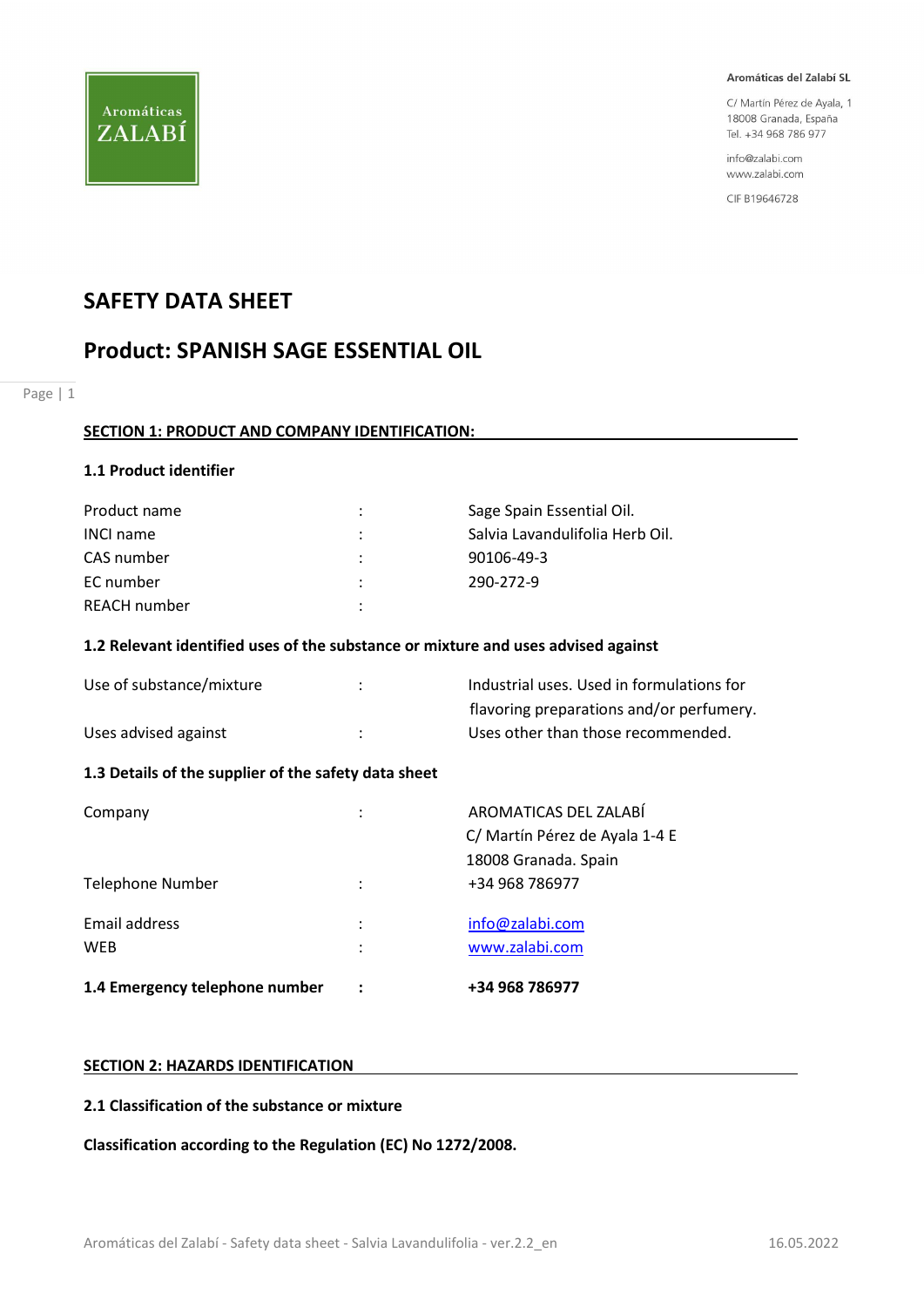C/ Martín Pérez de Ayala, 1 18008 Granada, España Tel. +34 968 786 977

info@zalabi.com www.zalabi.com

CIF B19646728

| Flammable liquids, Category 3              | H226: Flammable liquid and vapor.                      |
|--------------------------------------------|--------------------------------------------------------|
| Acute toxicity, Category 4                 | H302: Harmful if swallowed.                            |
| Aspiration hazard, Category 1              | H304: May be fatal if swallowed and enters airways.    |
| Skin irritation, Category 2                | H315: Causes skin irritation.                          |
| Skin sensitization, Category 1             | H317: May cause an allergic skin reaction.             |
| Serious eye irritation, Category 2         | H319: Causes serious eye irritation.                   |
| Specific target organ toxicity, Category 2 | H371: May cause damage to organs.                      |
| Chronic aquatic Hazard Category 2          | H411: Toxic to aquatic life with long lasting effects. |

#### 2.2 Label elements - Labelling (REGULATION (EC) No 1272/2008)

Page | 2

Aromáticas

ZALABÍ

| Hazard pictograms        |                                                                                                                                                                                                                                                                                                                                               |
|--------------------------|-----------------------------------------------------------------------------------------------------------------------------------------------------------------------------------------------------------------------------------------------------------------------------------------------------------------------------------------------|
| Signal word              | <b>DANGER</b>                                                                                                                                                                                                                                                                                                                                 |
| <b>Hazard statements</b> | H226: Flammable liquid and vapor.<br>H302: Harmful if swallowed.<br>H304: May be fatal if swallowed and enters airways.<br>H315: Causes skin irritation.<br>H317: May cause an allergic skin reaction.<br>H319: Causes serious eye irritation.<br>H371: May cause damage to organs.<br>H411: Toxic to aquatic life with long lasting effects. |
| Precautionary statements | <b>Prevention:</b><br>P210: Keep away from heat, hot surfaces, sparks,<br>open flames and other ignition sources. No smoking.<br>P260: Do not breathe dust/ fume/gas/ mist/vapors.<br>P273: Avoid release to the environment.<br>P280: Wear protective gloves/ eye protection/ face<br>protection.                                            |
|                          | <b>Response:</b><br>P301 + P310: If swallowed: Immediately call a<br>poison center/doctor.<br>P331: Do NOT induce vomiting.<br>P305 + P351 + P338 + P310: If in eyes: Rinse<br>cautiously with water for several minutes. Remove                                                                                                              |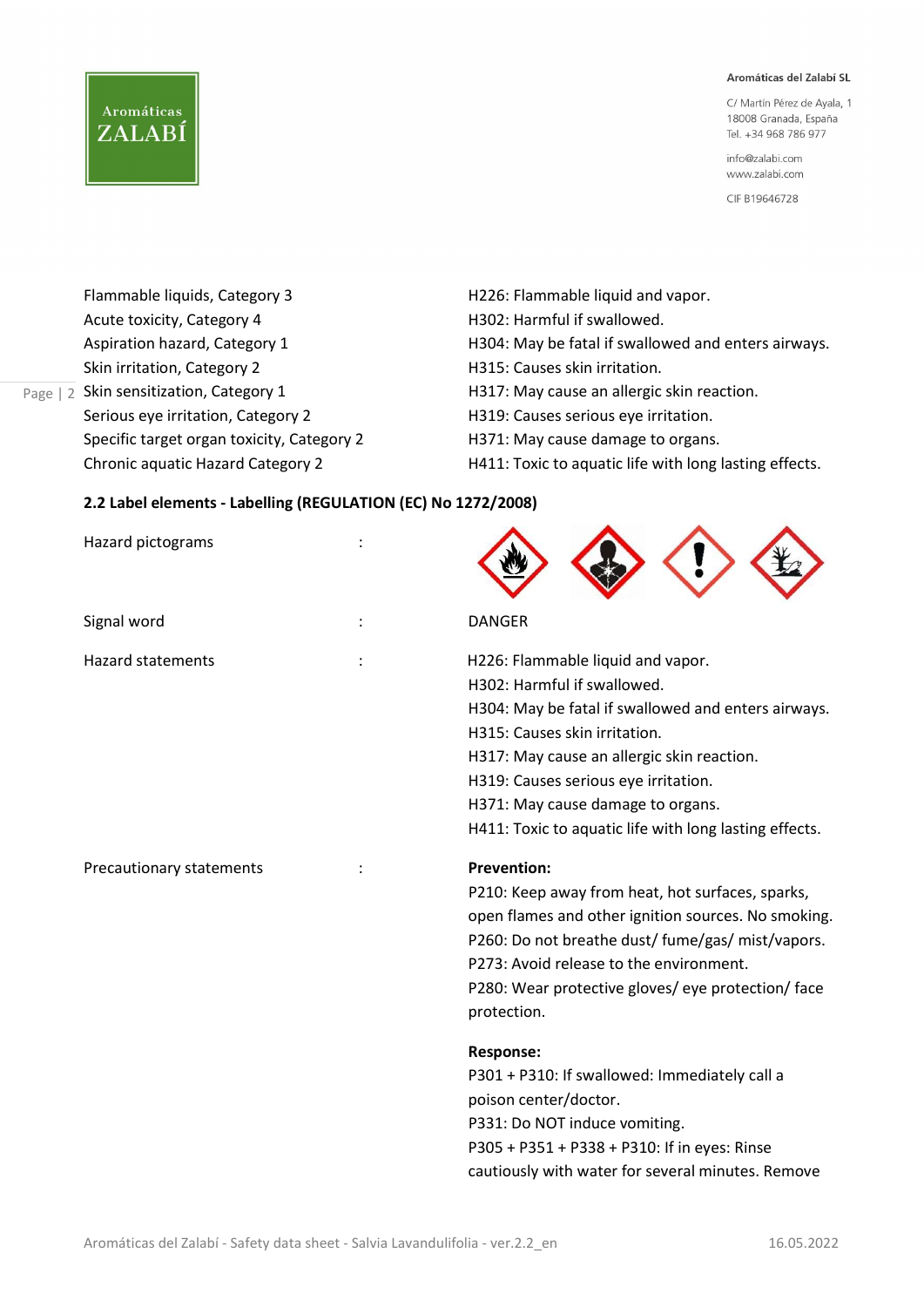# **Aromáticas** ZALABÍ

#### Aromáticas del Zalabí SL

C/ Martín Pérez de Ayala, 1 18008 Granada, España Tel. +34 968 786 977

info@zalabi.com www.zalabi.com

CIF B19646728

 contact lenses, if present and easy to do. Continue rinsing. Immediately call a poison center/doctor. P370 + P378: In case of fire: Use dry sand, dry chemical or alcohol-resistant foam to extinguish. P391: Collect spillage.

#### Page | 3

Hazardous components which must be listed on the label:

Camphor

1,8 - Cineol

α - Pinene

Cis - Ocimene

β - Pinene

Linalyl acetate

Caryophyllene

Geraniol

Geranyl Acetate

(E)-3,7-dimethylocta-2,6-dienal

#### 2.3 Other hazards

This substance/mixture contains no components considered to be either persistent, bio accumulative and toxic (PBT), or very persistent and very bio accumulative (vPvB) at levels of 0.1% or higher.

#### SECTION 3: COMPOSITION / INFORMATION ON INGREDIENTS

#### 3.1 Substances UVCB

(Substance of Unknown or Variable composition, Complex reaction products or Biological materials).

#### Hazardous components:

| <b>Chemical name</b> | <b>Identifier</b> | Concentration | Classification |
|----------------------|-------------------|---------------|----------------|
|                      |                   | (% w/w)       |                |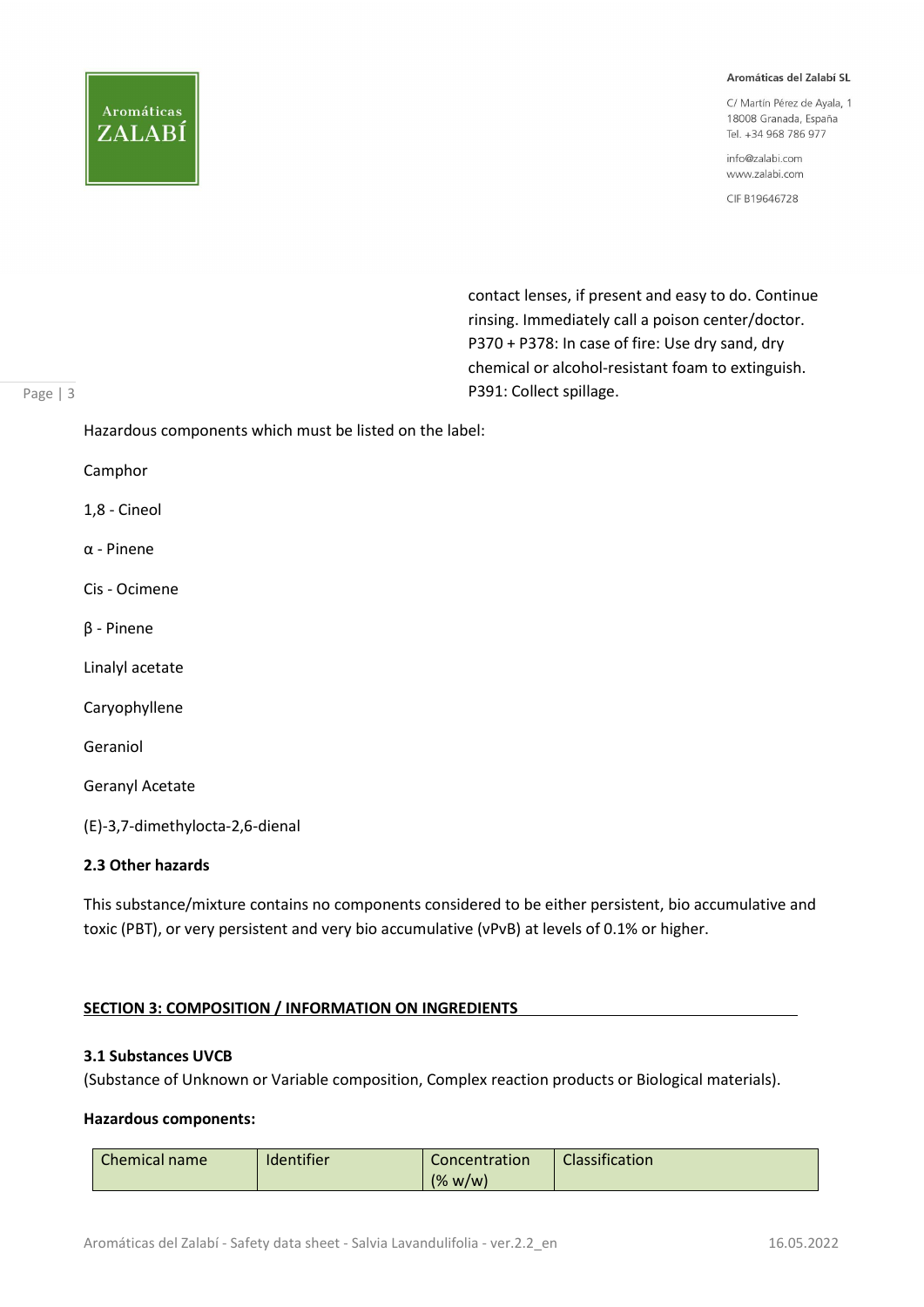

Page | 4

#### Aromáticas del Zalabí SL

C/ Martín Pérez de Ayala, 1 18008 Granada, España Tel. +34 968 786 977

info@zalabi.com www.zalabi.com

CIF B19646728

| EC-No.: 200-945-0<br>4; H302 Acute Tox. 4; H332 STOT<br>SE 2; H371 Flam. Sol. 2; H228 1;<br>H318 Skin Sens. 1; H317<br>CAS-No.: 470-82-6<br>$10 - 30$<br>Flam. Liq. 3; H226 Skin Sens. 1;<br>1,8 - Cineol<br>EC-No.: 207-431-5<br>H317<br>$1 - 10$<br>Flam. Sol. 2; H228 Eye Irrit. 2; H319<br>Camphene<br>CAS-No.: 79-92-5 EC-<br>No.: 201-234-8<br>Aquatic Acute 1; H400 Aquatic<br>Chronic 1; H410<br>$4 - 11$<br>$\alpha$ - Pinene<br>Flam. Liq. 3; H226 Skin Irrit. 2;<br>CAS-No.: 80-56-8 EC-<br>No.: 201-291-9<br>H315 Skin Sens. 1; H317 Asp. Tox.<br>1; H304 Aquatic Acute 1; H400<br>Aquatic Chronic 1; H410<br>CAS-No.: 5989-27-5<br>$2 - 6$<br>Flam. Liq. 3; H226 Skin Irrit. 2;<br>d-Limonene<br>H315 Skin Sens. 1; H317 Aquatic<br>EC-No.: 227-813-5<br>Acute 1; H400 Aquatic Chronic 1;<br>H410<br>CAS-No.: 127-91-3<br>$1 - 10$<br>Flam. Liq. 3; H226 Skin Irrit. 2;<br>$\beta$ - Pinene<br>H315 Skin Sens. 1; H317 Asp. Tox.<br>EC-No.: 204-872-5<br>1; H304 Aquatic Acute 1; H400<br>Aquatic Chronic 1; H410<br>Linalool<br>CAS-No.: 78-70-6 EC-<br>$0,3 - 4$<br>Skin Irrit. 2; H315 Eye Irrit. 2; H319<br>Skin Sens. 1B; H317<br>No.: 201-134-4<br>$0,1 - 5$<br>Linalyl acetate<br>CAS-No.: 115-95-7<br>Skin Irrit. 2; H315 Eye Irrit. 2; H319<br>Skin Sens. 1; H317<br>EC-No.: 204-116-4<br>$1 - 10$<br>Myrcene<br>CAS-No.: 123-35-3<br>Aquatic Acute 1, H400 - Aquatic<br>EC-No.: 204-622-5<br>Chronic 1, H410 - Asp. Tox. 1, H304<br>- Flam. Liq. 3, H226 - Skin Irrit. 2,<br>H315 - Skin Sens. 1, H317<br>Borneol<br>CAS-No.: 507-70-0<br>$1 - 7$<br>Flam. Sol. 2; H228<br>EC-No.: 208-080-0<br>Geraniol<br>Less than 2<br>CAS-No.: 106-24-1<br>Skin Irrit. 2; H315 Eye Dam. 1; H318<br>EC-No.: 203-377-1<br>Skin Sens. 1; H317<br>CAS-No.: 99-85-4 EC-<br>Flam. Liq. 3; H226 Asp. Tox. 1;<br>Less than 1<br>y-Terpinene<br>No.: 202-794-6<br>H304 Repr. 2; H361<br>$0, 5 - 9$<br>Geranyl acetate<br>CAS-No.: 105-87-3<br>Skin Irrit. 2; H315 Skin Sens. 1;<br>EC-No.: 203-341-5<br>H317 Aquatic Chronic 3; H412<br>CAS-No.: 141-27-5<br>(E)-3,7-dimethylocta-<br>Skin Irrit. 2; H315 Skin Sens. 1;<br>$0,1 - 1$<br>EC-No.: 205-476-5<br>2,6- dienal<br>H317 | Camphor | CAS-No.: 76-22-2 | $11 - 36$ | Aquatic Chronic 2; H411 Acute Tox. |
|-------------------------------------------------------------------------------------------------------------------------------------------------------------------------------------------------------------------------------------------------------------------------------------------------------------------------------------------------------------------------------------------------------------------------------------------------------------------------------------------------------------------------------------------------------------------------------------------------------------------------------------------------------------------------------------------------------------------------------------------------------------------------------------------------------------------------------------------------------------------------------------------------------------------------------------------------------------------------------------------------------------------------------------------------------------------------------------------------------------------------------------------------------------------------------------------------------------------------------------------------------------------------------------------------------------------------------------------------------------------------------------------------------------------------------------------------------------------------------------------------------------------------------------------------------------------------------------------------------------------------------------------------------------------------------------------------------------------------------------------------------------------------------------------------------------------------------------------------------------------------------------------------------------------------------------------------------------------------------------------------------------------------------------------------------------------------------------------------------------------------------------------------------------------------------------|---------|------------------|-----------|------------------------------------|
|                                                                                                                                                                                                                                                                                                                                                                                                                                                                                                                                                                                                                                                                                                                                                                                                                                                                                                                                                                                                                                                                                                                                                                                                                                                                                                                                                                                                                                                                                                                                                                                                                                                                                                                                                                                                                                                                                                                                                                                                                                                                                                                                                                                     |         |                  |           |                                    |
|                                                                                                                                                                                                                                                                                                                                                                                                                                                                                                                                                                                                                                                                                                                                                                                                                                                                                                                                                                                                                                                                                                                                                                                                                                                                                                                                                                                                                                                                                                                                                                                                                                                                                                                                                                                                                                                                                                                                                                                                                                                                                                                                                                                     |         |                  |           |                                    |
|                                                                                                                                                                                                                                                                                                                                                                                                                                                                                                                                                                                                                                                                                                                                                                                                                                                                                                                                                                                                                                                                                                                                                                                                                                                                                                                                                                                                                                                                                                                                                                                                                                                                                                                                                                                                                                                                                                                                                                                                                                                                                                                                                                                     |         |                  |           |                                    |
|                                                                                                                                                                                                                                                                                                                                                                                                                                                                                                                                                                                                                                                                                                                                                                                                                                                                                                                                                                                                                                                                                                                                                                                                                                                                                                                                                                                                                                                                                                                                                                                                                                                                                                                                                                                                                                                                                                                                                                                                                                                                                                                                                                                     |         |                  |           |                                    |
|                                                                                                                                                                                                                                                                                                                                                                                                                                                                                                                                                                                                                                                                                                                                                                                                                                                                                                                                                                                                                                                                                                                                                                                                                                                                                                                                                                                                                                                                                                                                                                                                                                                                                                                                                                                                                                                                                                                                                                                                                                                                                                                                                                                     |         |                  |           |                                    |
|                                                                                                                                                                                                                                                                                                                                                                                                                                                                                                                                                                                                                                                                                                                                                                                                                                                                                                                                                                                                                                                                                                                                                                                                                                                                                                                                                                                                                                                                                                                                                                                                                                                                                                                                                                                                                                                                                                                                                                                                                                                                                                                                                                                     |         |                  |           |                                    |
|                                                                                                                                                                                                                                                                                                                                                                                                                                                                                                                                                                                                                                                                                                                                                                                                                                                                                                                                                                                                                                                                                                                                                                                                                                                                                                                                                                                                                                                                                                                                                                                                                                                                                                                                                                                                                                                                                                                                                                                                                                                                                                                                                                                     |         |                  |           |                                    |
|                                                                                                                                                                                                                                                                                                                                                                                                                                                                                                                                                                                                                                                                                                                                                                                                                                                                                                                                                                                                                                                                                                                                                                                                                                                                                                                                                                                                                                                                                                                                                                                                                                                                                                                                                                                                                                                                                                                                                                                                                                                                                                                                                                                     |         |                  |           |                                    |
|                                                                                                                                                                                                                                                                                                                                                                                                                                                                                                                                                                                                                                                                                                                                                                                                                                                                                                                                                                                                                                                                                                                                                                                                                                                                                                                                                                                                                                                                                                                                                                                                                                                                                                                                                                                                                                                                                                                                                                                                                                                                                                                                                                                     |         |                  |           |                                    |
|                                                                                                                                                                                                                                                                                                                                                                                                                                                                                                                                                                                                                                                                                                                                                                                                                                                                                                                                                                                                                                                                                                                                                                                                                                                                                                                                                                                                                                                                                                                                                                                                                                                                                                                                                                                                                                                                                                                                                                                                                                                                                                                                                                                     |         |                  |           |                                    |
|                                                                                                                                                                                                                                                                                                                                                                                                                                                                                                                                                                                                                                                                                                                                                                                                                                                                                                                                                                                                                                                                                                                                                                                                                                                                                                                                                                                                                                                                                                                                                                                                                                                                                                                                                                                                                                                                                                                                                                                                                                                                                                                                                                                     |         |                  |           |                                    |
|                                                                                                                                                                                                                                                                                                                                                                                                                                                                                                                                                                                                                                                                                                                                                                                                                                                                                                                                                                                                                                                                                                                                                                                                                                                                                                                                                                                                                                                                                                                                                                                                                                                                                                                                                                                                                                                                                                                                                                                                                                                                                                                                                                                     |         |                  |           |                                    |
|                                                                                                                                                                                                                                                                                                                                                                                                                                                                                                                                                                                                                                                                                                                                                                                                                                                                                                                                                                                                                                                                                                                                                                                                                                                                                                                                                                                                                                                                                                                                                                                                                                                                                                                                                                                                                                                                                                                                                                                                                                                                                                                                                                                     |         |                  |           |                                    |
|                                                                                                                                                                                                                                                                                                                                                                                                                                                                                                                                                                                                                                                                                                                                                                                                                                                                                                                                                                                                                                                                                                                                                                                                                                                                                                                                                                                                                                                                                                                                                                                                                                                                                                                                                                                                                                                                                                                                                                                                                                                                                                                                                                                     |         |                  |           |                                    |
|                                                                                                                                                                                                                                                                                                                                                                                                                                                                                                                                                                                                                                                                                                                                                                                                                                                                                                                                                                                                                                                                                                                                                                                                                                                                                                                                                                                                                                                                                                                                                                                                                                                                                                                                                                                                                                                                                                                                                                                                                                                                                                                                                                                     |         |                  |           |                                    |
|                                                                                                                                                                                                                                                                                                                                                                                                                                                                                                                                                                                                                                                                                                                                                                                                                                                                                                                                                                                                                                                                                                                                                                                                                                                                                                                                                                                                                                                                                                                                                                                                                                                                                                                                                                                                                                                                                                                                                                                                                                                                                                                                                                                     |         |                  |           |                                    |
|                                                                                                                                                                                                                                                                                                                                                                                                                                                                                                                                                                                                                                                                                                                                                                                                                                                                                                                                                                                                                                                                                                                                                                                                                                                                                                                                                                                                                                                                                                                                                                                                                                                                                                                                                                                                                                                                                                                                                                                                                                                                                                                                                                                     |         |                  |           |                                    |
|                                                                                                                                                                                                                                                                                                                                                                                                                                                                                                                                                                                                                                                                                                                                                                                                                                                                                                                                                                                                                                                                                                                                                                                                                                                                                                                                                                                                                                                                                                                                                                                                                                                                                                                                                                                                                                                                                                                                                                                                                                                                                                                                                                                     |         |                  |           |                                    |
|                                                                                                                                                                                                                                                                                                                                                                                                                                                                                                                                                                                                                                                                                                                                                                                                                                                                                                                                                                                                                                                                                                                                                                                                                                                                                                                                                                                                                                                                                                                                                                                                                                                                                                                                                                                                                                                                                                                                                                                                                                                                                                                                                                                     |         |                  |           |                                    |
|                                                                                                                                                                                                                                                                                                                                                                                                                                                                                                                                                                                                                                                                                                                                                                                                                                                                                                                                                                                                                                                                                                                                                                                                                                                                                                                                                                                                                                                                                                                                                                                                                                                                                                                                                                                                                                                                                                                                                                                                                                                                                                                                                                                     |         |                  |           |                                    |
|                                                                                                                                                                                                                                                                                                                                                                                                                                                                                                                                                                                                                                                                                                                                                                                                                                                                                                                                                                                                                                                                                                                                                                                                                                                                                                                                                                                                                                                                                                                                                                                                                                                                                                                                                                                                                                                                                                                                                                                                                                                                                                                                                                                     |         |                  |           |                                    |
|                                                                                                                                                                                                                                                                                                                                                                                                                                                                                                                                                                                                                                                                                                                                                                                                                                                                                                                                                                                                                                                                                                                                                                                                                                                                                                                                                                                                                                                                                                                                                                                                                                                                                                                                                                                                                                                                                                                                                                                                                                                                                                                                                                                     |         |                  |           |                                    |
|                                                                                                                                                                                                                                                                                                                                                                                                                                                                                                                                                                                                                                                                                                                                                                                                                                                                                                                                                                                                                                                                                                                                                                                                                                                                                                                                                                                                                                                                                                                                                                                                                                                                                                                                                                                                                                                                                                                                                                                                                                                                                                                                                                                     |         |                  |           |                                    |
|                                                                                                                                                                                                                                                                                                                                                                                                                                                                                                                                                                                                                                                                                                                                                                                                                                                                                                                                                                                                                                                                                                                                                                                                                                                                                                                                                                                                                                                                                                                                                                                                                                                                                                                                                                                                                                                                                                                                                                                                                                                                                                                                                                                     |         |                  |           |                                    |
|                                                                                                                                                                                                                                                                                                                                                                                                                                                                                                                                                                                                                                                                                                                                                                                                                                                                                                                                                                                                                                                                                                                                                                                                                                                                                                                                                                                                                                                                                                                                                                                                                                                                                                                                                                                                                                                                                                                                                                                                                                                                                                                                                                                     |         |                  |           |                                    |
|                                                                                                                                                                                                                                                                                                                                                                                                                                                                                                                                                                                                                                                                                                                                                                                                                                                                                                                                                                                                                                                                                                                                                                                                                                                                                                                                                                                                                                                                                                                                                                                                                                                                                                                                                                                                                                                                                                                                                                                                                                                                                                                                                                                     |         |                  |           |                                    |
|                                                                                                                                                                                                                                                                                                                                                                                                                                                                                                                                                                                                                                                                                                                                                                                                                                                                                                                                                                                                                                                                                                                                                                                                                                                                                                                                                                                                                                                                                                                                                                                                                                                                                                                                                                                                                                                                                                                                                                                                                                                                                                                                                                                     |         |                  |           |                                    |
|                                                                                                                                                                                                                                                                                                                                                                                                                                                                                                                                                                                                                                                                                                                                                                                                                                                                                                                                                                                                                                                                                                                                                                                                                                                                                                                                                                                                                                                                                                                                                                                                                                                                                                                                                                                                                                                                                                                                                                                                                                                                                                                                                                                     |         |                  |           |                                    |
|                                                                                                                                                                                                                                                                                                                                                                                                                                                                                                                                                                                                                                                                                                                                                                                                                                                                                                                                                                                                                                                                                                                                                                                                                                                                                                                                                                                                                                                                                                                                                                                                                                                                                                                                                                                                                                                                                                                                                                                                                                                                                                                                                                                     |         |                  |           |                                    |
|                                                                                                                                                                                                                                                                                                                                                                                                                                                                                                                                                                                                                                                                                                                                                                                                                                                                                                                                                                                                                                                                                                                                                                                                                                                                                                                                                                                                                                                                                                                                                                                                                                                                                                                                                                                                                                                                                                                                                                                                                                                                                                                                                                                     |         |                  |           |                                    |
|                                                                                                                                                                                                                                                                                                                                                                                                                                                                                                                                                                                                                                                                                                                                                                                                                                                                                                                                                                                                                                                                                                                                                                                                                                                                                                                                                                                                                                                                                                                                                                                                                                                                                                                                                                                                                                                                                                                                                                                                                                                                                                                                                                                     |         |                  |           |                                    |
|                                                                                                                                                                                                                                                                                                                                                                                                                                                                                                                                                                                                                                                                                                                                                                                                                                                                                                                                                                                                                                                                                                                                                                                                                                                                                                                                                                                                                                                                                                                                                                                                                                                                                                                                                                                                                                                                                                                                                                                                                                                                                                                                                                                     |         |                  |           |                                    |
|                                                                                                                                                                                                                                                                                                                                                                                                                                                                                                                                                                                                                                                                                                                                                                                                                                                                                                                                                                                                                                                                                                                                                                                                                                                                                                                                                                                                                                                                                                                                                                                                                                                                                                                                                                                                                                                                                                                                                                                                                                                                                                                                                                                     |         |                  |           |                                    |
|                                                                                                                                                                                                                                                                                                                                                                                                                                                                                                                                                                                                                                                                                                                                                                                                                                                                                                                                                                                                                                                                                                                                                                                                                                                                                                                                                                                                                                                                                                                                                                                                                                                                                                                                                                                                                                                                                                                                                                                                                                                                                                                                                                                     |         |                  |           |                                    |
|                                                                                                                                                                                                                                                                                                                                                                                                                                                                                                                                                                                                                                                                                                                                                                                                                                                                                                                                                                                                                                                                                                                                                                                                                                                                                                                                                                                                                                                                                                                                                                                                                                                                                                                                                                                                                                                                                                                                                                                                                                                                                                                                                                                     |         |                  |           |                                    |
|                                                                                                                                                                                                                                                                                                                                                                                                                                                                                                                                                                                                                                                                                                                                                                                                                                                                                                                                                                                                                                                                                                                                                                                                                                                                                                                                                                                                                                                                                                                                                                                                                                                                                                                                                                                                                                                                                                                                                                                                                                                                                                                                                                                     |         |                  |           |                                    |
|                                                                                                                                                                                                                                                                                                                                                                                                                                                                                                                                                                                                                                                                                                                                                                                                                                                                                                                                                                                                                                                                                                                                                                                                                                                                                                                                                                                                                                                                                                                                                                                                                                                                                                                                                                                                                                                                                                                                                                                                                                                                                                                                                                                     |         |                  |           |                                    |
|                                                                                                                                                                                                                                                                                                                                                                                                                                                                                                                                                                                                                                                                                                                                                                                                                                                                                                                                                                                                                                                                                                                                                                                                                                                                                                                                                                                                                                                                                                                                                                                                                                                                                                                                                                                                                                                                                                                                                                                                                                                                                                                                                                                     |         |                  |           |                                    |

#### SECTION 4: FIRST AID MEASURES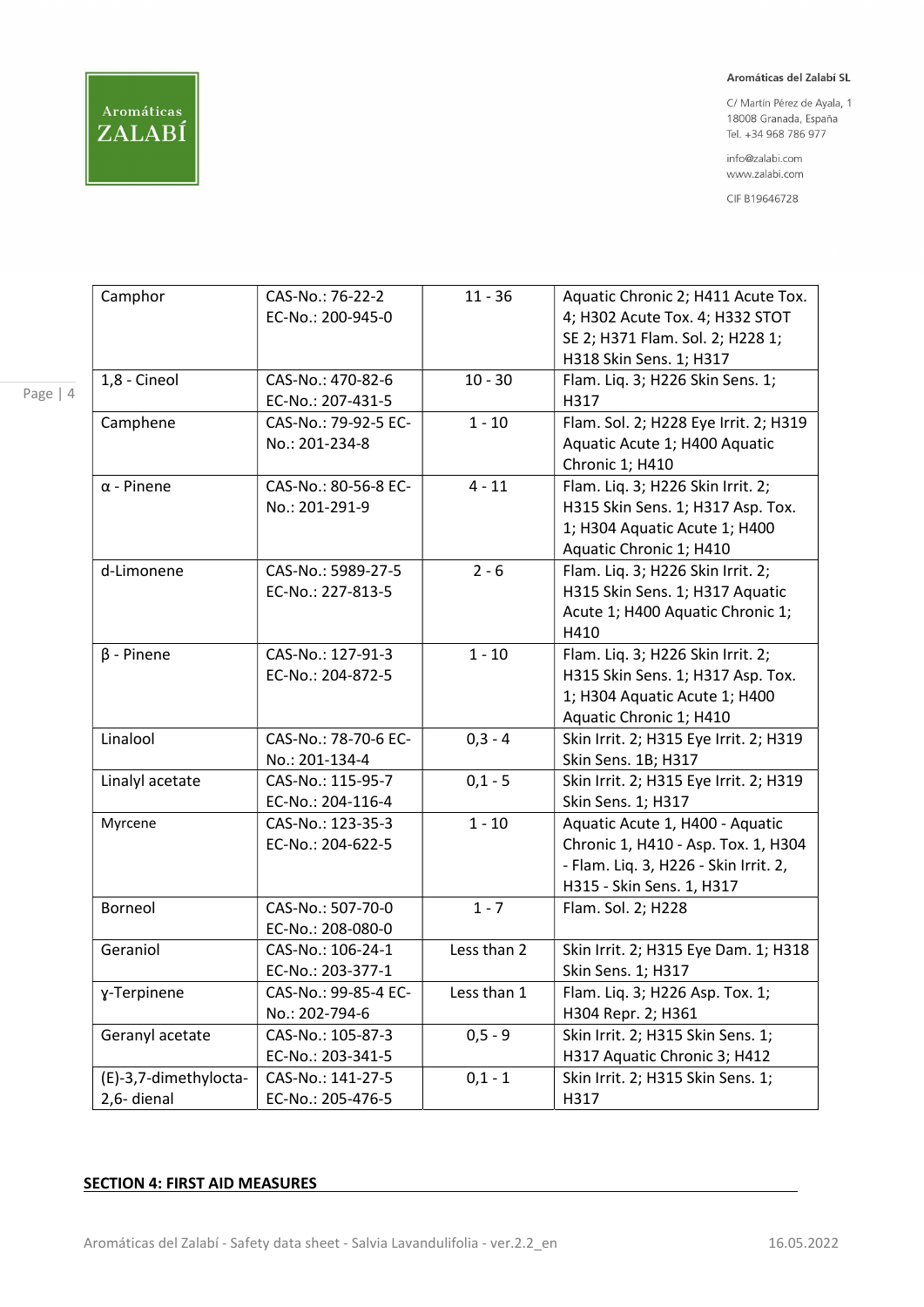C/ Martín Pérez de Ayala, 1 18008 Granada, España Tel. +34 968 786 977

info@zalabi.com www.zalabi.com

CIF B19646728

#### 4.1 Description of first aid measures

|            | General advice         |                | Do not leave the victim unattended.                                                                                                                                                                                                     |
|------------|------------------------|----------------|-----------------------------------------------------------------------------------------------------------------------------------------------------------------------------------------------------------------------------------------|
| Page   $5$ | If inhaled             | $\ddot{\cdot}$ | Remove person to fresh air and keep comfortable for<br>breathing. If unconscious place in recovery position<br>and seek medical advice. If symptoms persist, call a<br>physician.                                                       |
|            | If swallowed           |                | Keep respiratory tract clear. Rinse mouth with water.<br>Do not give milk or alcoholic beverages. Never give<br>anything by mouth to an unconscious person. If<br>symptoms persist, call a physician, and show this<br>container/label. |
|            | In case of eye contact |                | Remove contact lenses. Protect unharmed eye. Rinse<br>with plenty of water for several minutes. If eye<br>irritation persists, consult a specialist.                                                                                    |

#### 4.2 Most important symptoms and effects, both acute and delayed

| <b>Risks</b> | ÷ | May be fatal if swallowed and enters airways. |
|--------------|---|-----------------------------------------------|
|              |   | Causes skin irritation.                       |
|              |   | May cause an allergic skin reaction.          |
|              |   | Causes serious eye irritation.                |
|              |   | May cause damage to organs.                   |
|              |   |                                               |

#### 4.3 Indication of any immediate medical attention and special treatment needed

In case of doubt or when symptoms of feeling unwell persist get medical attention. Never administer anything orally to persons who are unconscious. Treat symptomatically.

| <b>SECTION 5: FIREFIGHTING MEASURES</b> |   |                                             |
|-----------------------------------------|---|---------------------------------------------|
| 5.1 Extinguishing media                 |   |                                             |
| Suitable extinguishing media            |   | Extinguishing powder. Foam. Carbon dioxide. |
| Unsuitable extinguishing media          | ٠ | Do not use water jet.                       |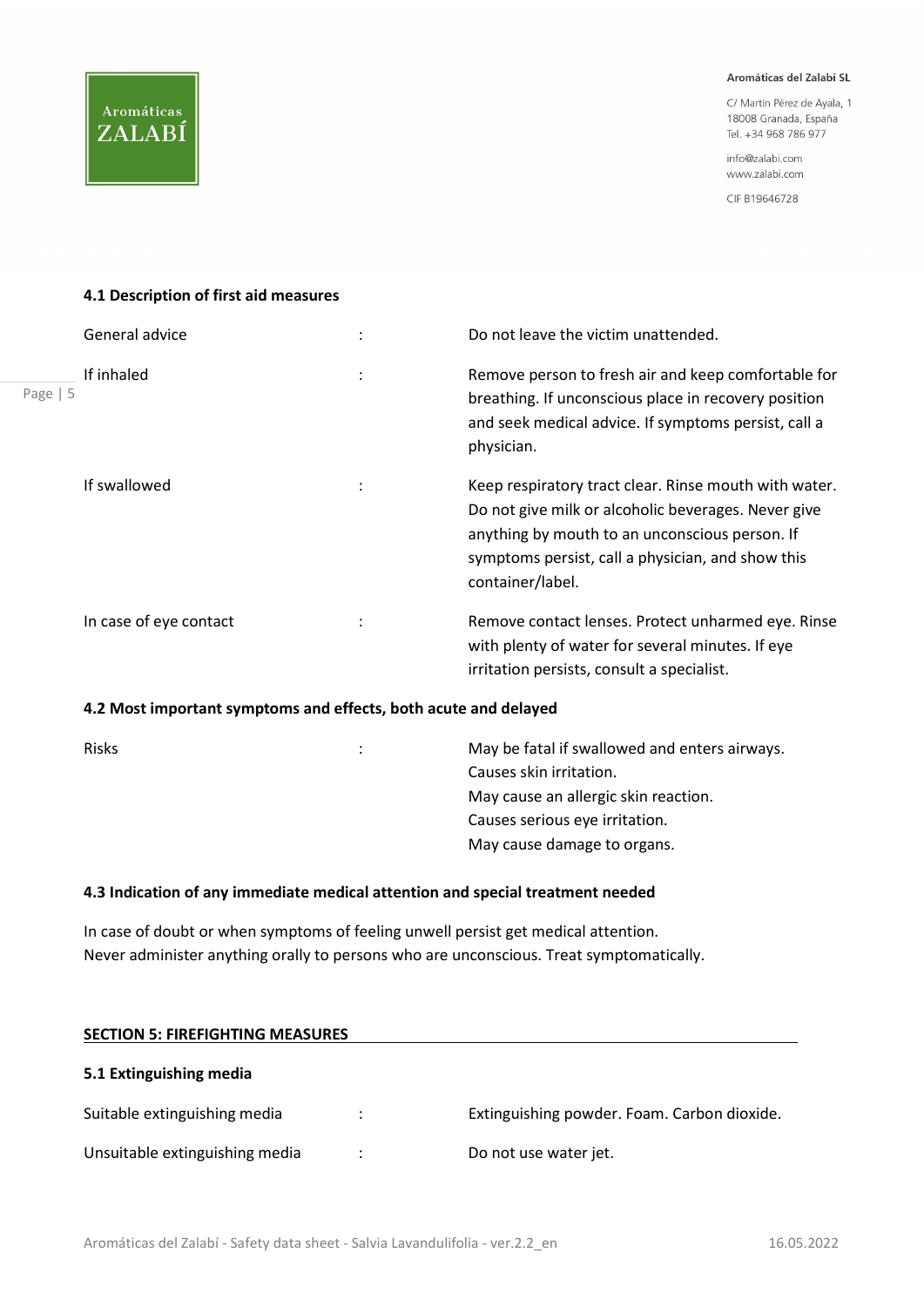C/ Martín Pérez de Ayala, 1 18008 Granada, España Tel. +34 968 786 977

info@zalabi.com www.zalabi.com

CIF B19646728

## 5.2 Special hazards arising from the substance or mixture

| Page $  6$ | Specific hazards during firefighting | May release toxic, irritating and/or corrosive fumes.<br>Exposure to decomposition products may be a<br>hazard to health.<br>Do not allow run-off from firefighting to enter drains<br>or water courses. |
|------------|--------------------------------------|----------------------------------------------------------------------------------------------------------------------------------------------------------------------------------------------------------|
|            | 5.3 Advice for firefighters          |                                                                                                                                                                                                          |
|            | Firefighting instructions            | Cool down the containers exposed to heat with a<br>water spray.                                                                                                                                          |
|            | Protection during firefighting       | Do not attempt to act without suitable<br>protective equipment.                                                                                                                                          |
|            | <b>Further information</b>           | Standard procedure for chemical fires.<br>Use extinguishing measures that are appropriate to<br>local circumstances and the surrounding<br>environment.                                                  |

Note that:

Aromáticas

ZALABÍ

1- Closed containers may build up pressure at elevated temperatures.

2- Avoid inhalation of fumes or vapors. Use appropriate respiratory protection.

3- Prevent run-off from firefighting to enter drains or water courses.

#### SECTION 6: ACCIDENTAL RELEASES MEASURES

#### 6.1 Personal precautions, protective equipment, and emergency procedures

Wear appropriate gloves to prevent skin exposure.

Use complete protective clothing if necessary.

Avoid inhalation of its vapors or smoke and use self-contained breathing apparatus if necessary. Evacuate the surroundings and maintain adequate ventilation in the working area after spilling.

#### 6.2 Environmental precautions

Dangerous for the environment. Should not be released into the environment. Try to prevent the product from entering drains or water courses.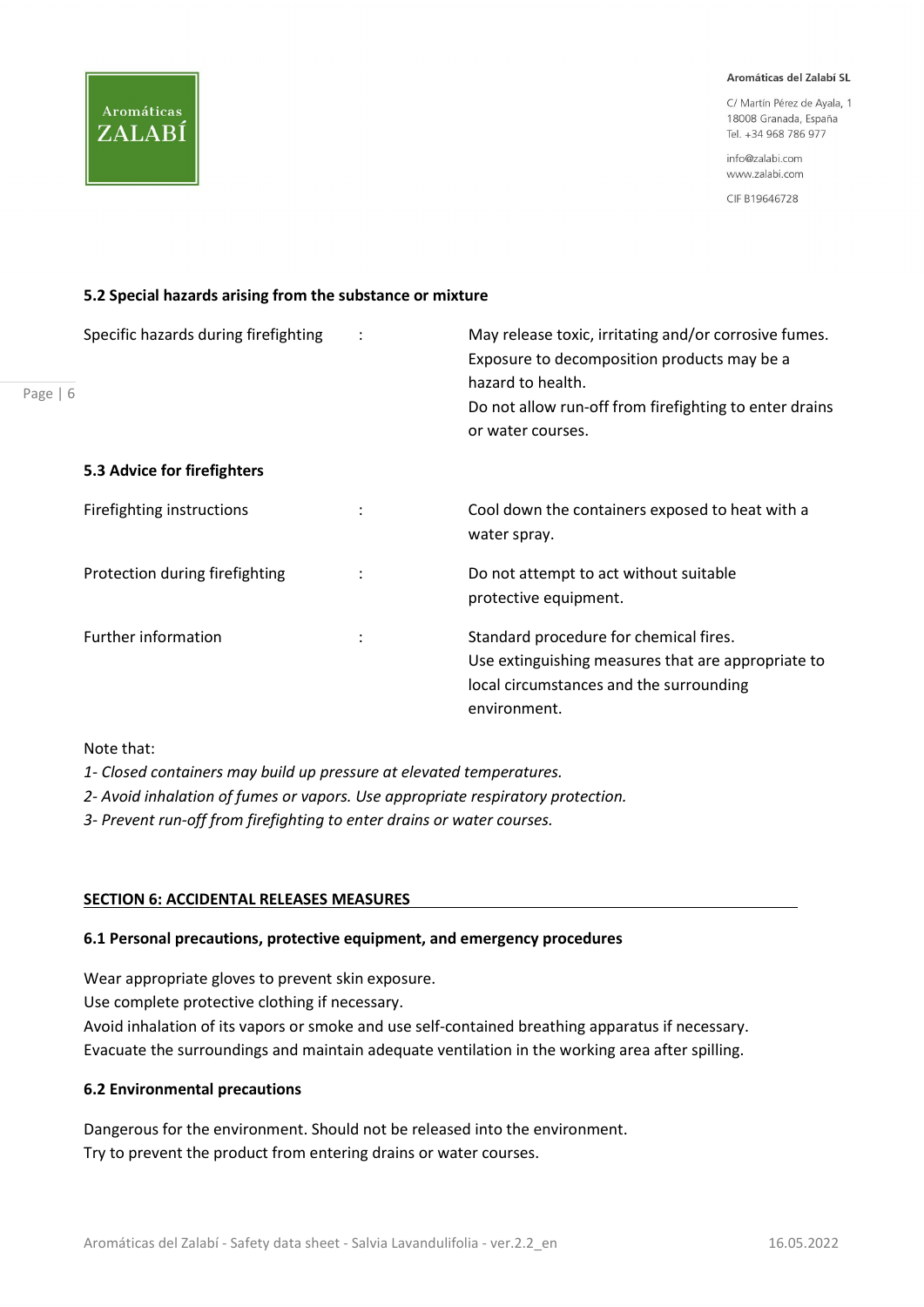C/ Martín Pérez de Avala 1 18008 Granada, España Tel. +34 968 786 977

info@zalabi.com www.zalabi.com

CIF B19646728

Do not allow contact with soil, surface, or ground water. If the product contaminates rivers and lakes or drains, inform respective authorities.

#### 6.3 Methods and material for containment and cleaning up

Page  $\vert$  7 Cover and wipe up with absorbent material. Ventilate area and wash spill site after material pickup is complete. Keep in suitable, closed containers for disposal.

#### 6.4 Reference to other sections

**Aromáticas** 

ZALABÍ

For handling and storage, see chapter 7. For exposure controls/personal protection, see chapter 8. For disposal considerations, see chapter 13.

#### SECTION 7: HANDLING AND STORAGE

| 7.1 Precautions for safe handling                                |   |                                                                                                                                                                                                                |
|------------------------------------------------------------------|---|----------------------------------------------------------------------------------------------------------------------------------------------------------------------------------------------------------------|
| Advise on safe handling                                          |   | Smoking, eating, and drinking should be prohibited<br>in the application area.                                                                                                                                 |
| Heat and ignition sources                                        |   | Keep away from heat, hot surfaces, sparks, open<br>flames, and other ignition sources. DO NOT SMOKE.                                                                                                           |
| Hygiene measures                                                 | ÷ | General industrial hygiene practice.                                                                                                                                                                           |
| 7.2 Conditions for safe storage, including any incompatibilities |   |                                                                                                                                                                                                                |
| Requirements for storage<br>areas and containers                 |   | Electrical installations / working materials must<br>comply with the technological safety standards.<br>Keep containers sealed and in a fresh, dry, and well<br>ventilated area away from sources of ignition. |

Advice on common storage : The Section of the Normal Mometerials to be especially mentioned.

## Other data **in the composition if stored and applied as directed.** No decomposition if stored and applied as directed.

#### 7.3 Specific end use(s)

Raw material used in flavoring preparations and/or perfumery. No additional information available.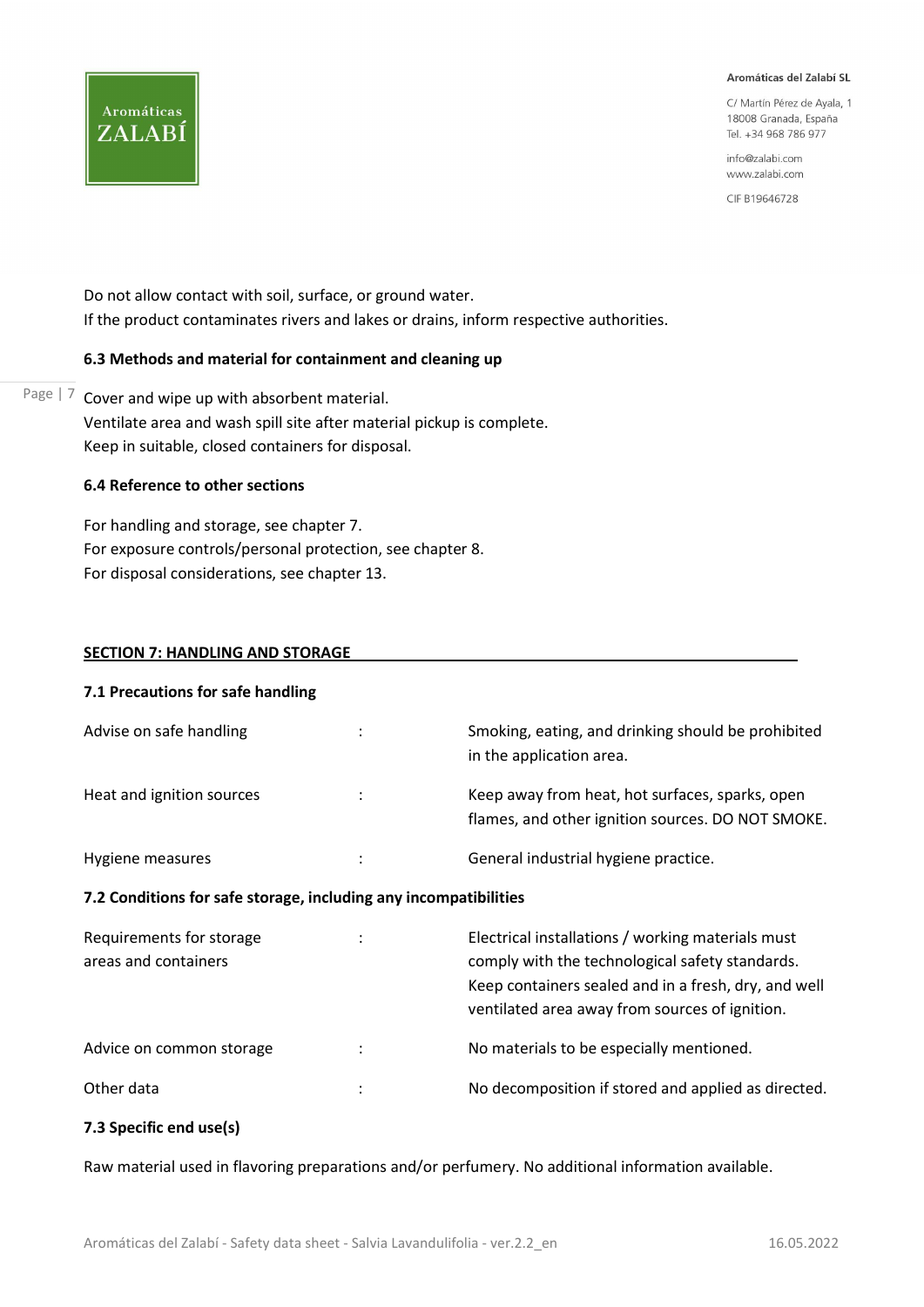

C/ Martín Pérez de Ayala, 1 18008 Granada, España Tel. +34 968 786 977

info@zalabi.com www.zalabi.com

CIF B19646728

#### SECTION 8: EXPOSURE CONTROLS/PERSONAL PROTECTION

#### 8.1 Control parameters

Page | 8

Inhalation of components listed on the label may cause long-term systemic effects.

#### 8.2 Exposure controls

| Respiratory protection | Filtering mask for protection against vapors and<br>particles.<br>CEN standards: EN 136, EN 140, EN 149, EN 405<br>«CE» marking, Category III                    |
|------------------------|------------------------------------------------------------------------------------------------------------------------------------------------------------------|
| Hand protection        | Protective gloves.<br>CEN standards: EN 374-1, EN 374-2, EN 374-3, EN 420<br>« CE» marking, Category II                                                          |
| Eye protection:        | Protective goggles with built-in frame.<br>CEN standards: EN 166<br>«CE» marking, Category II                                                                    |
| <b>Skin Protection</b> | Anti-static protective clothing.<br>CEN standards: EN 340, EN 1149-1, EN 1149-2,<br>EN 1149-3, EN 1149-5<br>«CE» marking, Category II                            |
| Other protection       | Anti-static safety footwear against chemicals.<br>CEN standards: EN ISO 13287, EN 13832-1,<br>EN 13832-2, EN 13832-3, EN ISO 20345<br>«CE» marking, category III |

#### SECTION 9: PHYSICAL AND CHEMICAL PROPERTIES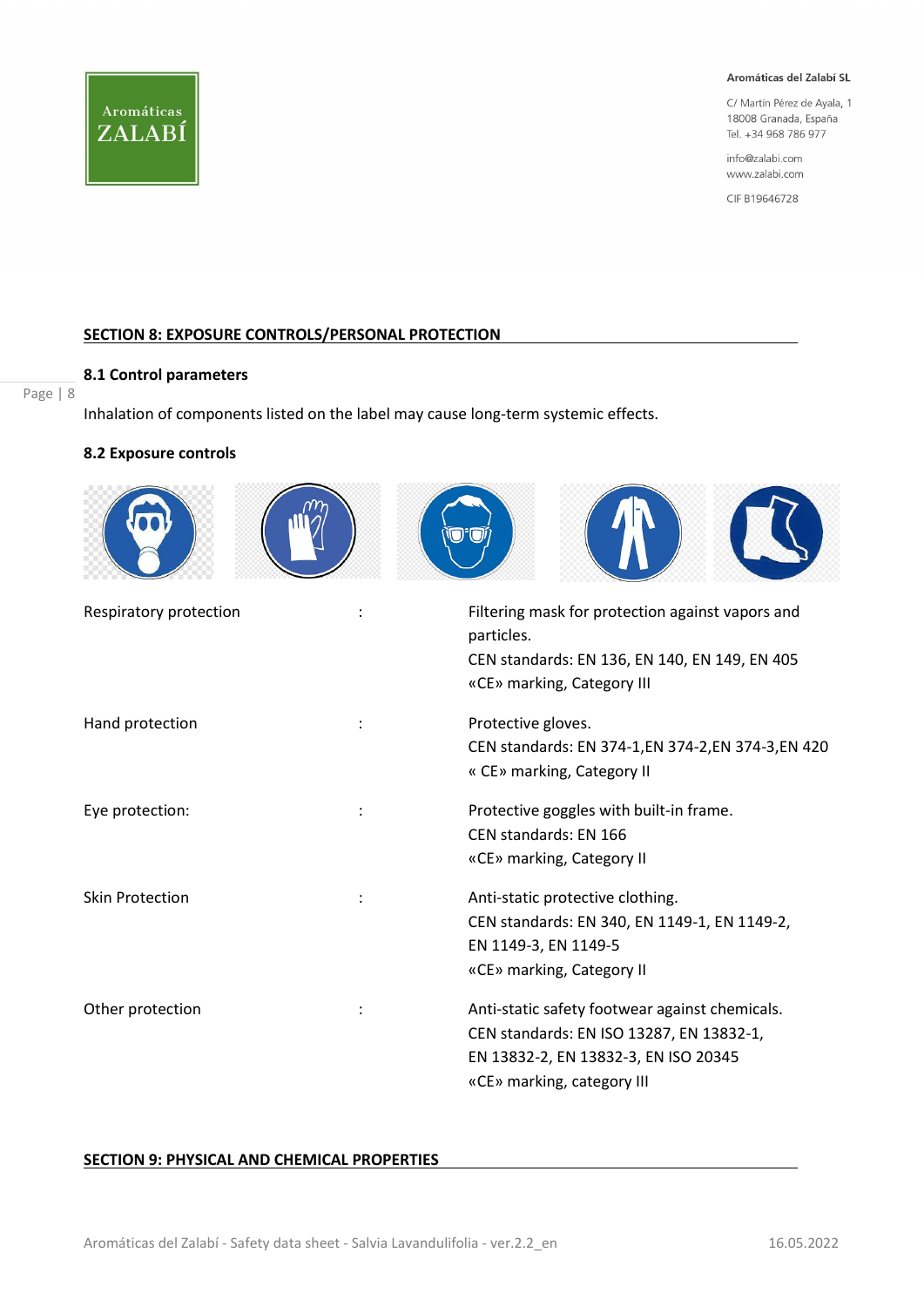C/ Martín Pérez de Ayala, 1 18008 Granada, España Tel. +34 968 786 977

info@zalabi.com www.zalabi.com

CIF B19646728

#### 9.1 Information on basic physical and chemical properties

| Appearance              | ٠         | Liquid.                                        |
|-------------------------|-----------|------------------------------------------------|
| Color                   | ٠         | Colorless to pale yellow.                      |
| Odor                    | $\bullet$ | Characteristic, camphoraceous, herbal.         |
| Density                 | $\bullet$ | 0,907 to 0,932 (g/ml) (20 °C)                  |
| Refractive Index        | ٠         | 1,465 to 1,473 (20 °C)                         |
| <b>Optical Rotation</b> | $\bullet$ | +7 $\degree$ to +17 $\degree$ (20 $\degree$ C) |
| Flash point             | $\bullet$ | 49 $^{\circ}$ C                                |

#### **SECTION 10: STABILITY AND REACTIVITY**

| 10.1 Reactivity                         | Flammable liquid and vapor.                                                                        |
|-----------------------------------------|----------------------------------------------------------------------------------------------------|
| <b>10.2 Chemical stability</b>          | Stable under recommended storage conditions.                                                       |
| 10.3 Possibility of hazardous reactions | No hazards to be specially mentioned.                                                              |
| 10.4 Conditions to avoid                | Avoid contact with hot surfaces. Heat. No flames, no<br>sparks. Eliminate all sources of ignition. |
| 10.5 Incompatible materials             | No data available.                                                                                 |
| 10.6 Hazardous decomposition products   | No decomposition if used and stored as directed.                                                   |

#### **SECTION 11: TOXICOLOGICAL INFORMATION**

| 11.1 Information on toxicological effects |   |                                                |  |
|-------------------------------------------|---|------------------------------------------------|--|
| Acute toxicity                            |   | Harmful if swallowed.                          |  |
| Skin corrosion/irritation                 |   | Causes skin irritation.                        |  |
| Serious eye damage/eye irritation         |   | Causes serious eye irritation.                 |  |
| Skin sensitization                        |   | May cause an allergic skin reaction.           |  |
| Respiratory sensitization                 | ٠ | Not classified based on available information. |  |
| Germ cell mutagenicity                    |   | Not classified based on available information. |  |

Aromáticas

ZALABÍ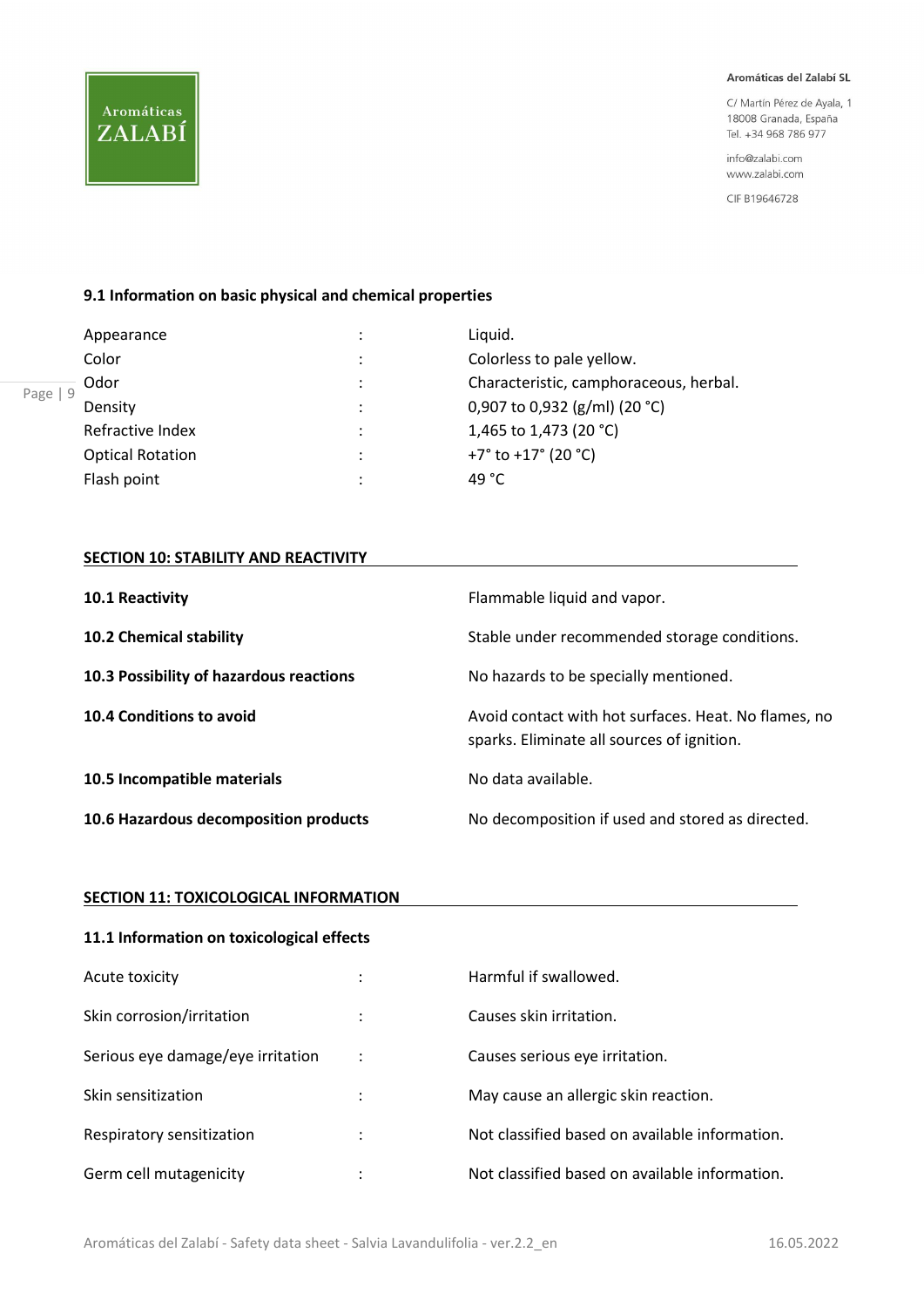## **Aromáticas** ZALABÍ

Page |

#### Aromáticas del Zalabí SL

C/ Martín Pérez de Ayala, 1 18008 Granada, España Tel. +34 968 786 977

info@zalabi.com www.zalabi.com

CIF B19646728

|    | Carcinogenicity          | ٠<br>$\cdot$   | Not classified based on available information. |
|----|--------------------------|----------------|------------------------------------------------|
|    | Reproductive toxicity    |                | Not classified based on available information. |
| 10 | STOT - single exposure   | $\ddot{\cdot}$ | May cause damage to organs.                    |
|    | STOT - repeated exposure | ÷              | Not classified based on available information. |
|    | Aspiration toxicity      | ٠              | May be fatal if swallowed and enters airways.  |

#### **SECTION 12: ECOLOGICAL INFORMATION**

| 12.1 Toxicity                           | Toxic to aquatic life.                                                                                                                                                                                        |
|-----------------------------------------|---------------------------------------------------------------------------------------------------------------------------------------------------------------------------------------------------------------|
| 12.2 Persistence and degradability      | No data available.                                                                                                                                                                                            |
| 12.3 Bio accumulative potential         | No data available.                                                                                                                                                                                            |
| 12.4 Mobility in soil                   | No data available.                                                                                                                                                                                            |
| 12.5 Results of PBT and vPvB assessment | This substance/mixture contains no components<br>considered to be either persistent, bio accumulative<br>and toxic (PBT), or very persistent and very<br>bio accumulative (vPvB) at levels of 0.1% or higher. |
|                                         |                                                                                                                                                                                                               |

#### SECTION 13: DISPOSAL CONSIDERATIONS

### 13.1 Waste treatment methods

Containers must be disposed of as hazardous waste. Do not re-use empty containers. Dilute the remaining material and neutralize.

Dispose of in accordance with all state and local environmental regulations.

Empty containers should be taken to an approved waste handling site for recycling or disposal. Flammable vapors may accumulate in the container.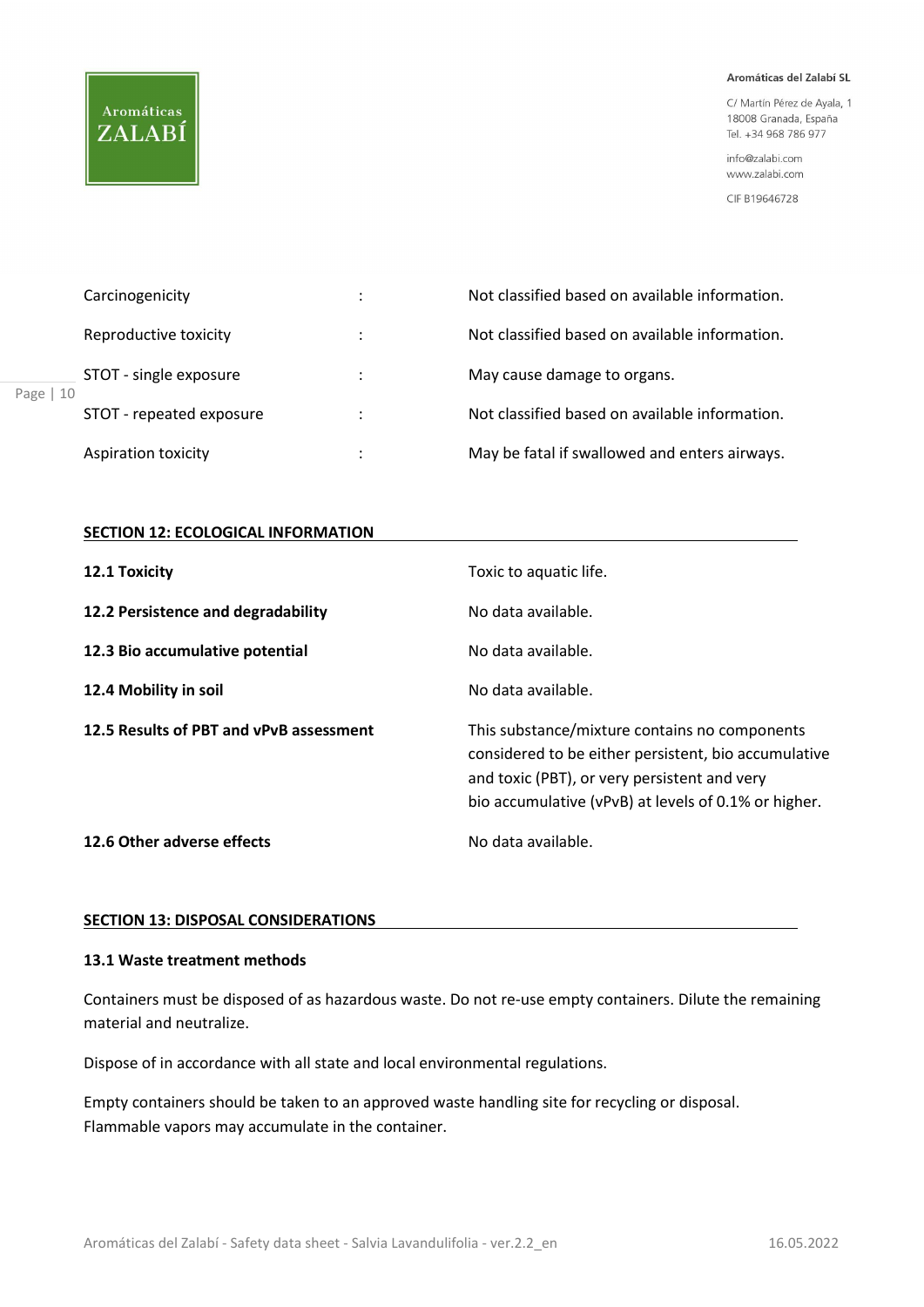

C/ Martín Pérez de Ayala, 1 18008 Granada, España Tel. +34 968 786 977

info@zalabi.com www.zalabi.com

CIF B19646728

#### SECTION 14: TRANSPORT INFORMATION

Page | 11

|                                  | ADR/RID/ADN                   | <b>IMDG</b>                   | <b>IATA-ICAO</b>           |
|----------------------------------|-------------------------------|-------------------------------|----------------------------|
| <b>UN number</b>                 | UN1169                        | UN1169                        | UN1169                     |
| Proper shipping name             | Extracts, aromatic,<br>liquid | Extracts, aromatic,<br>liquid | Extracts, aromatic, liquid |
| <b>Transport Hazard</b><br>class | 3                             | 3                             | 3                          |
| <b>Packing group</b>             | $\mathbf{III}$                | Ш                             | Ш                          |
| Environmentally                  | Environmentally               | Environmentally               | Environmentally            |
| hazardous                        | hazardous and marine          | hazardous and                 | hazardous and marine       |
|                                  | pollutant                     | marine pollutant              | pollutant                  |
| <b>Further information</b>       | Flammable liquids             | Flammable liquids             | Flammable liquids          |

#### 14.1 Labelling according to RID / ADR, IMCO / IMDG, OACI / IATA



14.2 Special precautions for user.

Not applicable.

## 14.3 Transport in bulk according to Annex II of MARPOL and the IBC Code.

Not applicable for product as supplied.

## **SECTION 15: REGULATORY INFORMATION**